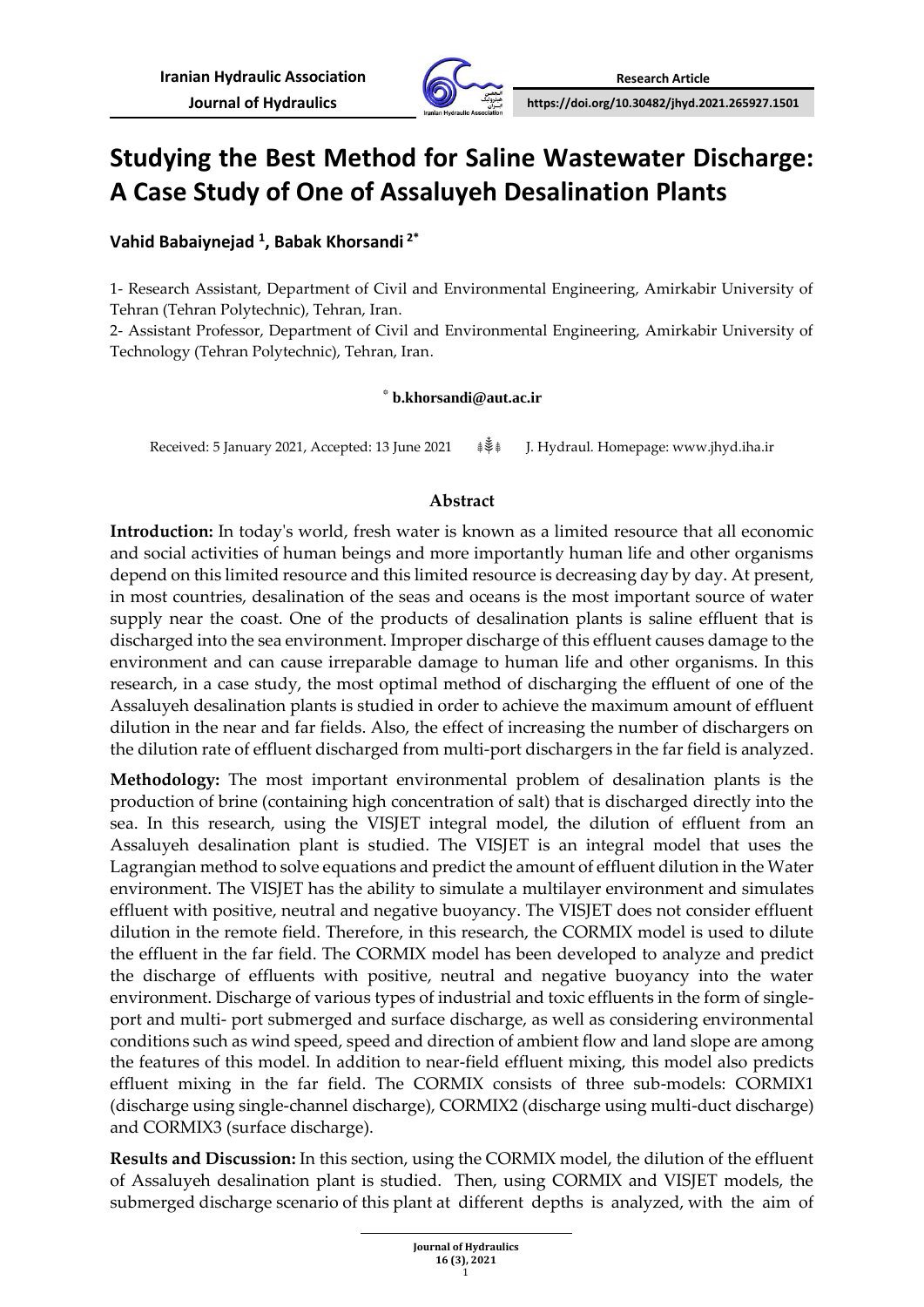#### **Studying the Best Method for Saline … Babaiynejad & Khorsandi , 2021**

achieving the maximum amount of effluent dilution in near and far fields. At a distance of 200 meters from the discharge site of Assaluyeh desalination plant, the salinity of the ambient fluid increases by 16%. Therefore, Iranian environmental standards are not observed. This type of discharge (surface discharge) has the least dilution in the nearby field due to minimizing the contact of the effluent with the sea environment. In a submerged discharge, the height of the effluent in the plume condition increases with increasing discharge height from the ground. In this case, due to more contact of the effluent with the water environment and having more time for mixing, the dilution of the effluent increases. Using a mile discharge with a Froude number of 27.4 at a depth of 9 meters is the best method for discharging the effluent of Assaluyeh desalination plant as a single port. In this case, the concentration of ambient fluid at a distance of 200 meters from the discharge site will increase by 1.5 percent, which is fully in accordance with Iranian environmental laws. Effluent dilution in a dynamic environment, in addition to the Froude number, discharge angle and ambient flow, also depends on the mass flux of the effluent. According to the results, increasing the number of outlets in multiport dischargers (by keeping the Froude number constant, ambient flow velocity and discharge angle for all dischargers) increases the dilution rate of effluent in near and far fields.

**Conclusion:** Surface discharge of Assaluyeh desalination plant effluent increases the concentration of the receiving fluid by 16% at a distance of 200 m from the discharge site. The use of a 60-degree multi-port discharger with 10 outlets and a Froude number of 27.4 at a depth of 3.8 meters to discharge the effluent of the Assaluyeh desalination plant increases the concentration of ambient fluid by 0.8% at a distance of 200 meters from the discharge site. This scenario is recommended for optimal discharge of effluent according to environmental standards.

**Keywords:** CORMIX, VISJET, Effluent, Salt, Desalination.



© 2021 [Iranian Hydraulic Association,](http://www.iha.ir/) Tehran, Iran.

This is an open access article distributed under the terms and conditions of the Creative Commons Attribution 4.0 International (CC BY 4.0 license)

(http://creativecommons.org/licenses/by/4.0/)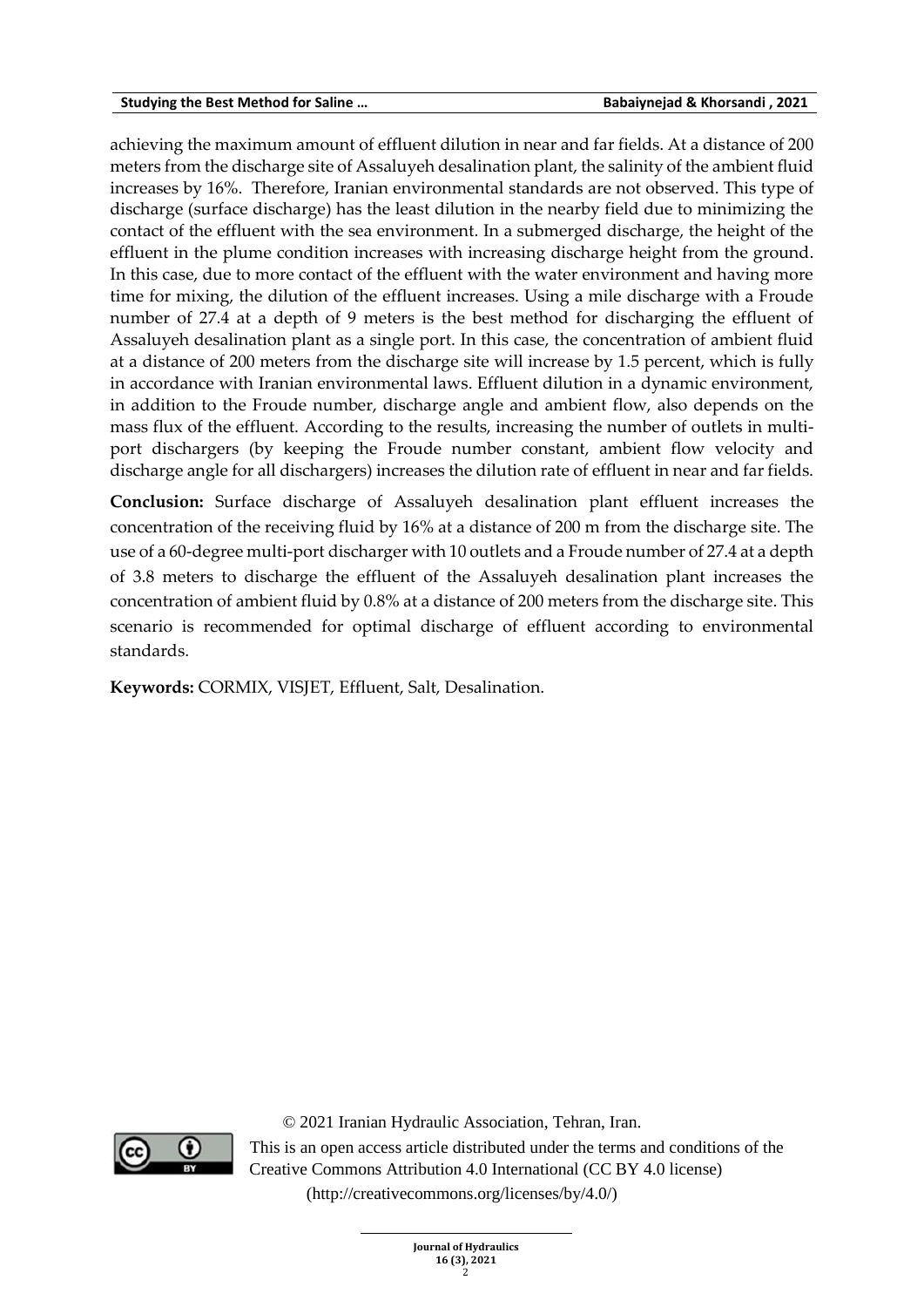

# **بررسی بهینهترین روش برای تخلیه پساب شور: مطالعه مورد ی یک کارخانه آبشیری ن کن در عسلویه**

**، بابک خورسندی <sup>1</sup> وحید بابایینژاد \*2**

-1 دستیار محقق، دانشکده مهندسی عمران و محیط زیست، دانشگاه صنعتی امیرکبیر )پلیتکنیک تهران(. -2 استاد یار گروه مهندسی آب و محیط زیست، دانشکده عمران و محیط زیست، دانشگاه صنعتی امیرکبیر )پلیتکنیک تهران(.

#### \* **b.khorsandi@aut.ac.ir**

دریافت: ،1399/10/16 پذیرش: /03/23 1400 **⸙⸙⸙** وبگاه نشریه هیدرولیک: ir.iha.jhyd.www

**چکیده:** کارخانه های آب شیرینکن عسلویه یکی از منبعهای مهم تامین آب شرب این منطقههاست. یکی از ای ن کارخانه ها در این پژوهش بررسی شده است. پساب یا شورابه این کارخانه به صورت سطحی در ساحل خلیج فارس تخلیه میشود و باعث افزایش 16 درصد ی غلظت نمک سیال محیط در فاصله 200 متری از محل تخلیه میشود. در این پژوهش، با استفاده از مدل های CORMIX و VISJET به بررسی پیش فرضهای مختلف تخلیه پساب این کارخانه، به منظور دستیابی به بهینهترین روش تخلیه از لحاظ میزان رقیقسازی و قانونهای زیستمحیطی پرداخته می شود. برخورد جت خروجی از تخلیهکنندههای مایل مستغرق به سطح آب باعث کاهش میزان رقیق سازی می شود و به همین دلیل استفاده از این نوع تخلیهکنندهها در عمقهای کم دریا مناسب نیست. در صورت استفاده از تخلیهکننده مستغرق تکمجرایی با زاویه ۰، ۳۰ و ۶۰ درجه (بهترتیب در عمقهای ۱، ۵ و ۹ متر)، غلظت نمک سیال محیط در فاصله ۲۰۰ متری از محل تخلیه بهترتیب ۹/۴، ۲/۲ و ۱/۵ درصد افزایش خواهد یافت. افزایش خروجیها و استفاده از تخلیهکننده چندمجرایی باعث کاهش ارتفاع صعود بیشینه (ماکزیمم) جت، فاصله افقی نقطه برخورد پساب به زمین از تخلیهکننده و سرعت خروجی پساب می شود. در صورت استفاده از تخلیهکننده چندمجرایی مایل بازاویه تخلیه ۶۰ درجه و با شمار ۱۰ خروجی در عمق ۳/۸ متری برای تخلیه پساب این کارخانه آبشیرین کن عسلویه، غلظت نمک سیال محیط در فاصله 200 متری از محل تخلیه تنها به میزان 0/8 درصد افزایش مییابد و این گزینه از لحاظ زیستمحیطی بهترین گزینه برای تخلیه پساب این واحد صنعتی است.

**کلید واژگان:** CORMIX، VISJET، پساب، شورابه، آبشیر ینکن.

#### **-1 مقدمه**

غلظت (شوری) و دمای آب دریا میشود و این تغییرپذیریها حیات آبزیان را به خطر می اندازد. پساب تولیدی به علت غلظت بالاتر نسبت به آب دریا پس از تخلیه به عمق دریا سقوط می کنند و بازدارنده رسیدن اکسیژن به موجودهایی می شود که در کف دريا زندگی می کنند (Missimer and Maliva, 2018). غلظت بالای پساب باعث از بین رفتن شرایط حیات آبزیان می شود به طوری که اغلب در نزدیکی محل تخلیه این گونه پسابها، به دلیل بالا رفتن غلظت نمک محیط، هیچ موجودی زندگی نمی کند. برای کاهش این گونه آسیبها، تخلیه پساب باید به گونهای باشد که در کمترین زمان و مکان، پساب تخلیه شده با آب در یا مخلوط شده و غلظت نمک پساب تخلیه شده

امروزه در بسیاری از کشورها شیرین کردن آب دریاها و اقیانوس ها به عنوان یکی از مهمترین منبعهای تامین آب منظقههای نزدیک به ساحل شناخته می شود. مهم ترین تاثیر زیستمحیطی کارخانههای آبشیرین کن تولید یساب با غلظت بالای نمک (شورابه) به جای مانده از شیرین کردن آب در یاست. یکی از بهترین و سادهترین روش ها برای مدیریت این پساب ها، بر گرداندن دوباره آنها به در یا است. تخلیه نادرست این محصول باعث آسیب رساندن به محیط; یست می شود که می تواند آسیب و زیان های جبران ناپذیری در زندگی انسان ها و دیگر موجودها ایجاد کند. تخلیه این پسابها در دراز مدت باعث بالا رفتن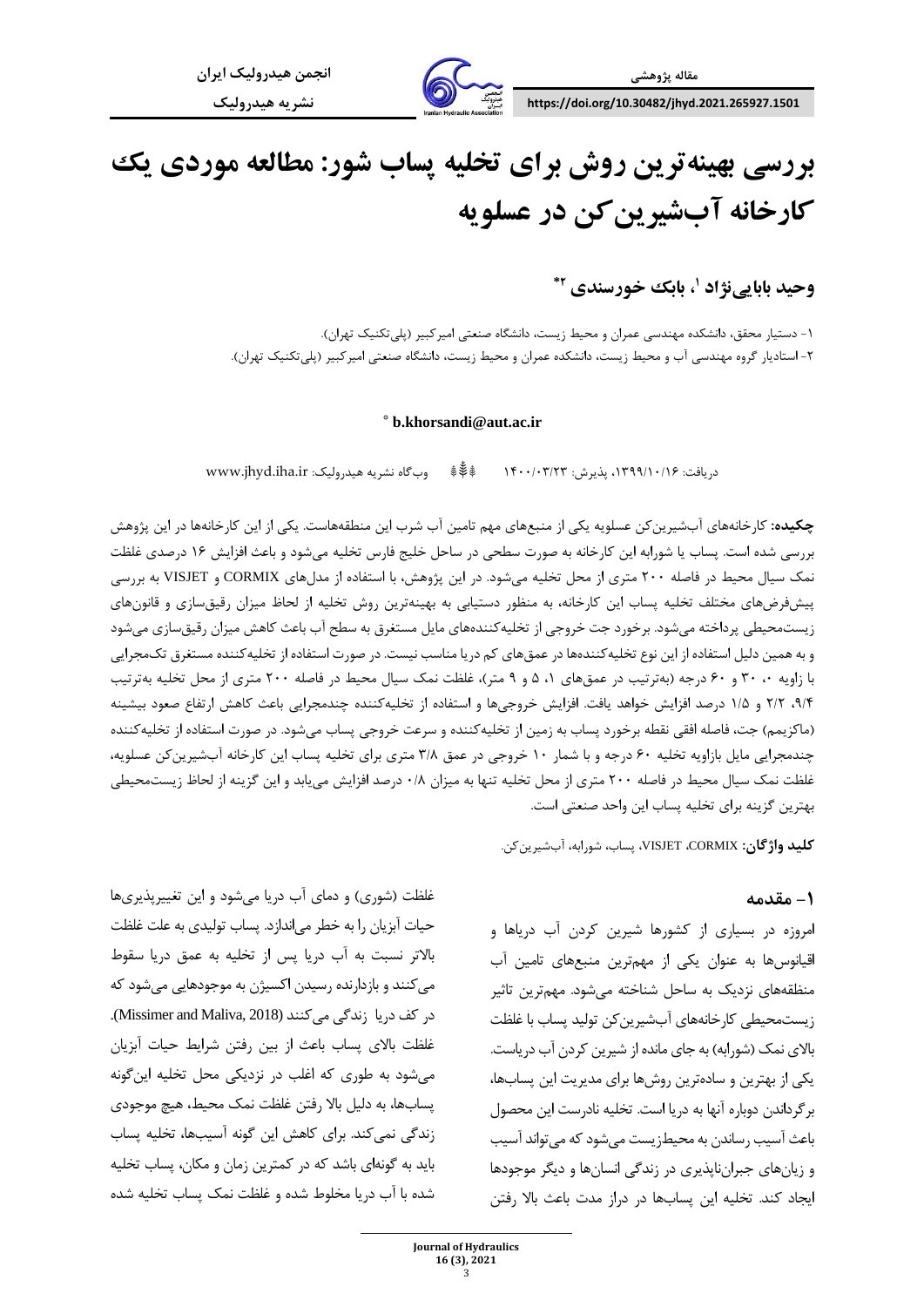یساب شور تخلیه شده از یک لوله تخلیه افقی مستغرق پرداختند. آن گاه شبیهسازی را برای یک تخلیه کننده مایل با زاویه ۶۰ درجه که پساب را از طریق پخشنده تخلیه می کند انجام دادند. بنابر نتایج بهدست آمده، نصب پخشنده به طور قابل توجهی میزان رقیق سازی را افزایش می دهد و پساب تخلیه شده در فاصله کوتاهی از محل تخلیه با محیط پذیرنده مخلوط شده و بنابراین استفاده از یخشنده میزان رقیق سازی را به شدت بالا میبرد. در این تحقیق در یک بررسی موردی به بررسی بهینهترین روش تخلیه پساب یکی از کارخانه آبشیرین کن عسلویه به منظور دستیابی به بیشترین میزان رقیقسازی پساب در میدان نزدیک و میدان دور پرداخته میشود. همچنین تاثیر افزایش شمار تخلیهکنندهها بر میزان رقیقسازی پساب تخلیه شده از تخلیه کنندههای چند مجرایی در میدان دور بررسی می شود. در این تحقیق با استفاده از مدل های عددی به مقایسه تخلیه پساب شور از تخلیه کننده های سطحی، تک مجرایی و چ ندمجرایی مستغرق پرداخته می شود. کارخانه ها ی آب شیرین کن مختلفی در ایران وجود دارد که پساب آنها به صورت سطحی و همانند با کارخانه آبشیرین کن یاد شده در این تحقیق تخلیه می شود. با توجه به اطلاعات و بررسیهای انجام شده، تاکنون بررسی همانندی با این بررسی در ایران انجام نشده است.

## **-2 مواد و روش ها -2 -1 تجزیه و تحلیل ابعادی**

برابر شکل ۱ (که در آن Si میزان رقیق سازی پساب در نقطه برخورد به زم ی ن، Z ارتفاع صعود بیشینه جت ، Xi فاصله افقی نقطه برخورد پساب به زمین از تخلیهکننده و  $\theta$  زاویه تخلیه نسبت به افق) پساب خروجی در دو منطقه میدان نزدیک و میدان دور با محیط پذیرنده مخلوط می شود. طول میدان نزدیک نسبت به میدان دور کوتاه است. میدان نزدیک از لحظه خروج پساب از تخلیه کننده تا برخور د پساب به زمین را شامل می شود. میدان دور نیز از لحظه برخورد پساب به زمین آغاز می شود و تا کیلومتر ها به سمت پایین دست ادامه می یابد. در میدان نزدیک پساب در دو مرحله با سیال محیط پذیرنده مخلوط می شود . در مرحله نخست پساب با سرعت بال و به صورت جت از تخلیه کننده خارج می شود . در این مرحله میزان رقیق سازی

به کمترین میزان ممکن نسبت به غلظت محیط برسد. به همین منظور در طول سالیان گذشته محققان مختلف تلاش کردهاند تا بهینهترین روش تخلیه پساب شور حاصل از کارخانههای آ ب ش ی ر ی ن کن را مشخص کنند. McIlhenny and Zeitoun (1971) برای یافتن بهینهترین زاویه تخلیه پساب چگال در محیط ساکن به بررسی میزان رقیقسازی پساب تخلیه شده با زاویههای ۳۰، ۴۵، ۶۰ و ۹۰ درجه پرداختند. بنابر نتایج آنها، زاویه تخلیه ۶۰ درجه در اعداد فرود مختلف، نسبت به دیگر زاویههای تخلیه مسیر بیشتری را پیش از برخورد به زمین طی می کند و در این زاویه میزان تماس پساب با محیط پذیرنده به بیشترین میزان ممکن می رسد. بنابراین میزان اختلاط و رقیق سازی پساب در این زاویه نسبت به دیگر زاویهها بیشتر است. در سال های بعد نیز برای تعیین زاویه بهینه برای دستیابی به بیشترین میزان رقیق سازی پساب چگال حاصل از کارخانههای آبشیرین کن آزمایش های چندی توسط محققان مختلف از Roberts and Toms (1987) ،Pincince and List (1971) جمله و (2015) Abessi and Roberts صورت گرفت و همگی زاویه تخلیه ۶۰ درجه را به عنوان بهینهترین زاویه برای تخلیه پساب چگال معرفی کردند. Malcangio and Petrillo (2010) با هدف کاهش آسیبها و زیان های زیست محیطی ناشی از تخلیه پساب شور بر روی موجودهای منطقه ساحلی جنوب ایتالیا و به ویژه حیات علف دریایی (یوزیدونیا) تحقیقات خود را آغاز کردند. شبیهسازی ها توسط مدل MIKE3 و در فاصله های ۶۰۵ و ۷۰۷ متر از خط ساحلی انجام شد. بنابر نتایج شبیهسازی، پساب تخلیه شده با هر دو طول لوله تخلیه بر محل رشد علف دریایی تاثیر قابل توجهی نداشت، ولی دیگر موجودها در صورت استفاده از لوله تخلیه با طول کمتر، شرایط بهتری را خواهند داشت. بنابراین نتایج ارائه شده در این بررسی نشان میدهد استفاده از لوله تخلیه با طول کمتر به دلیل افزایش میزان رقیق سازی پساب در نتیجه شرایط محیطی و همچنین به دلیل ملاحظههای اقتصادی، بهینهترین حالت تخلیه در منطقه مورد نظر مے باشد. (2018) به بررسی استفاده از پخشنده Loya-Fernández et al. (2018) در تخلیه پساب شور و تاثیر آن در میزان رقیق سازی پساب شور پرداختند. بررسی موردی در این تحقیق، مربوط به پساب حاصل از کارخانه آب شیرین کن Nuevo Canal de Cartagena در جنوب اسپانیا بود. آنان در آغاز به شبیهسازی میزان رقیق سازی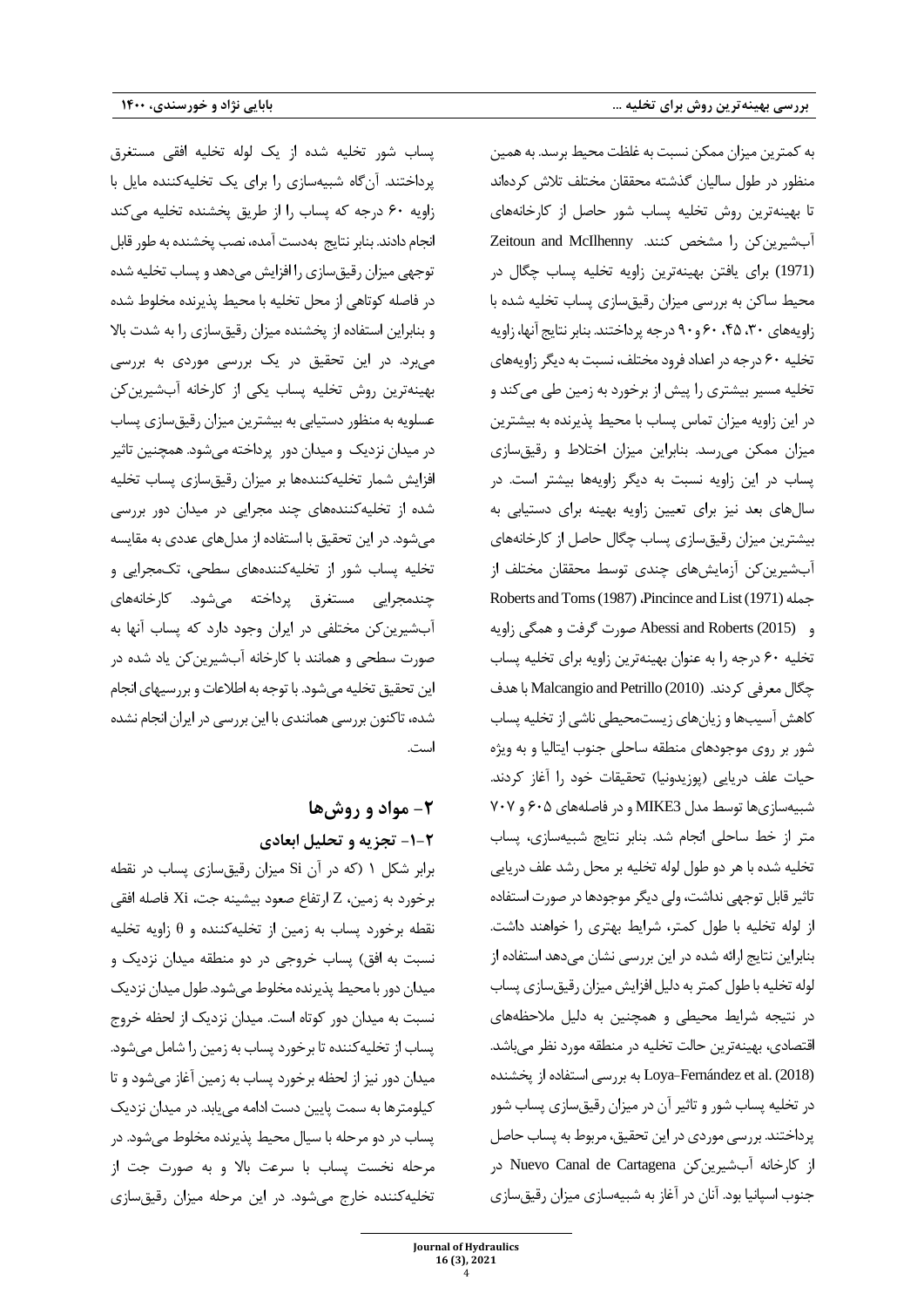

که در آن g شتاب گرانش می باشد.

#### **-2 -2 مدل عددی**

در این تحقیق با استفاده از مدل انتگرالی VISJET به بررسی میزان رقیق سازی پساب حاصل از یک کارخانه آب شیرین کن عسلویه پرداخته می شود ۱. VISJET یک مدل انتگرالی است و با استفاده از روش لاگرانژی به حل معادلههای و پیش بینی میزان رقیق سازی پساب تخلیه شده در محیط آبی می پردازد. VISJET توانایی شبیه سازی محیط چند لیه را دارا می باشد و پساب با شناوری مثبت، خنثی و منفی را شبیهسازی می کند. این مدل تغییر زمانی را در نظر نمیگیرد و برای جریان ماندگار طراحی شده است ) 2000 .,al et Cheung(. VISJET رقیق سازی پسا ب در میدان دور را در نظر نمی گیرد و به همین دلیل در این تحقیق برای رقیق سازی پساب در میدان دور از مدل CORMIX استفاده می شود. مدل CORMIX برای تحلیل و پیش بینی تخلیه پسابهایی با شناوری مثبت، خنثی و منفی به محیط آبی توسعه یافته است. تخلیه انواع پسابهای صنعتی و سمی به صورت مستغرق تک مجرایی و چند مجرایی و تخلیه سطحی، و همچنین در نظر گرفتن شرایط محیطی مانند میزان سرعت باد، سرعت و جهت جریان محیط و شیب زمین از جمله ویژگیهای این مدل می باشد. این مدل افزون بر اختلاط پساب در میدان نزدیک، اختلاط پساب در میدان دور را هم پیشبینی میکند (1996 .Jirka et al). امواج و جریان های دریایی می توانند بر روی آشفتگی محیط و درنتیجه میزان رقیق سازی پساب تخلیه شده

پساب به عدد فر ود جت خروجی و همچنین زاویه تخلیه کننده نسبت به افق بستگی دارد . جت خروجی باعث هم آوری سیال محیط به درون جت و در نتیجه کاهش غلظت و شار ممنتوم جت خروجی می شود . مرحله دوم هنگامی آغاز می شود که شار مومنتوم جت نزدیک به صفر می شود و پساب به واسطه شار شناوری حرکت می کند . در این حالت پساب از حالت جت به پلوم تبدیل می شود. با توجه به اینکه چگالی پساب نسبت به چگالی سیال محیط پذیرنده بیشتر است ، پساب در حالت پلوم به سمت بست ر محیط پذیرنده حرکت می کند و هماوری سیال محیط پذیرنده به درون پلوم باعث افزایش میزان رقیق سازی پساب می شود (2013 .,al et Jiang ). هرچه زاویه تخلیه کننده نسبت به افق بیشتر باشد ارتفاع سقوط پلوم بیشتر می شود که این موضوع باعث اختالط بیشتر پساب با سیال محیط پ ذیرنده و در نتیجه کاهش غلظت پساب می شود (2013 .,al et Jiang ). میزان رقیق شدگی پساب (S) (در اثر اختلاط با محیط آبی) در هر نقطه از پایین دست محل تخلیه به صورت رابطه 1 تعریف می شود. Si میزان رقیق شدگی پساب در نقطه برخورد با زمین می باشد.

$$
S = \frac{(\rho_0 - \rho_a)}{(\rho - \rho_a)}\tag{1}
$$

در رابطه بال <sup>0</sup> *<sup>a</sup>* چگالی پساب پیش از تخلیه، چگالی محیط پذیرنده و  $\rho$  چگالی پساب در نقطه مورد نظر است. یکی از مهم ترین فراسنجه های تاثیرگذار بر پویایی و اختالط جریان تخلیهشده، عدد فرود (Fr) جریان خروجی است. درصورتی که 1< Fr باشد جریان به صورت جت و درصورتی که 1> Fr باشد جریان به صورت پلوم خواهد بود. عدد فرود جریان چگال به صورت رابطه 2 تعریف می شود .

$$
F_r = \frac{U}{\sqrt{Dg_0'}}
$$
 (2)

در رابطه بالا U سرعت جت خروجی، D قطر نازل تخلیه کننده و g شتاب گرانش اصالح شده می باشد که به صورت رابطه 3 تعریف می شود.

$$
g_0' = g \frac{(\rho_0 - \rho_a)}{\rho_a} \tag{3}
$$

1 به دلیل درخواست کارشناس کارخانه که دادههای مربوط به تخلیه را به نویسندگان ارائه نمود، از ذکر نام کارخانه خودداری گردیده است.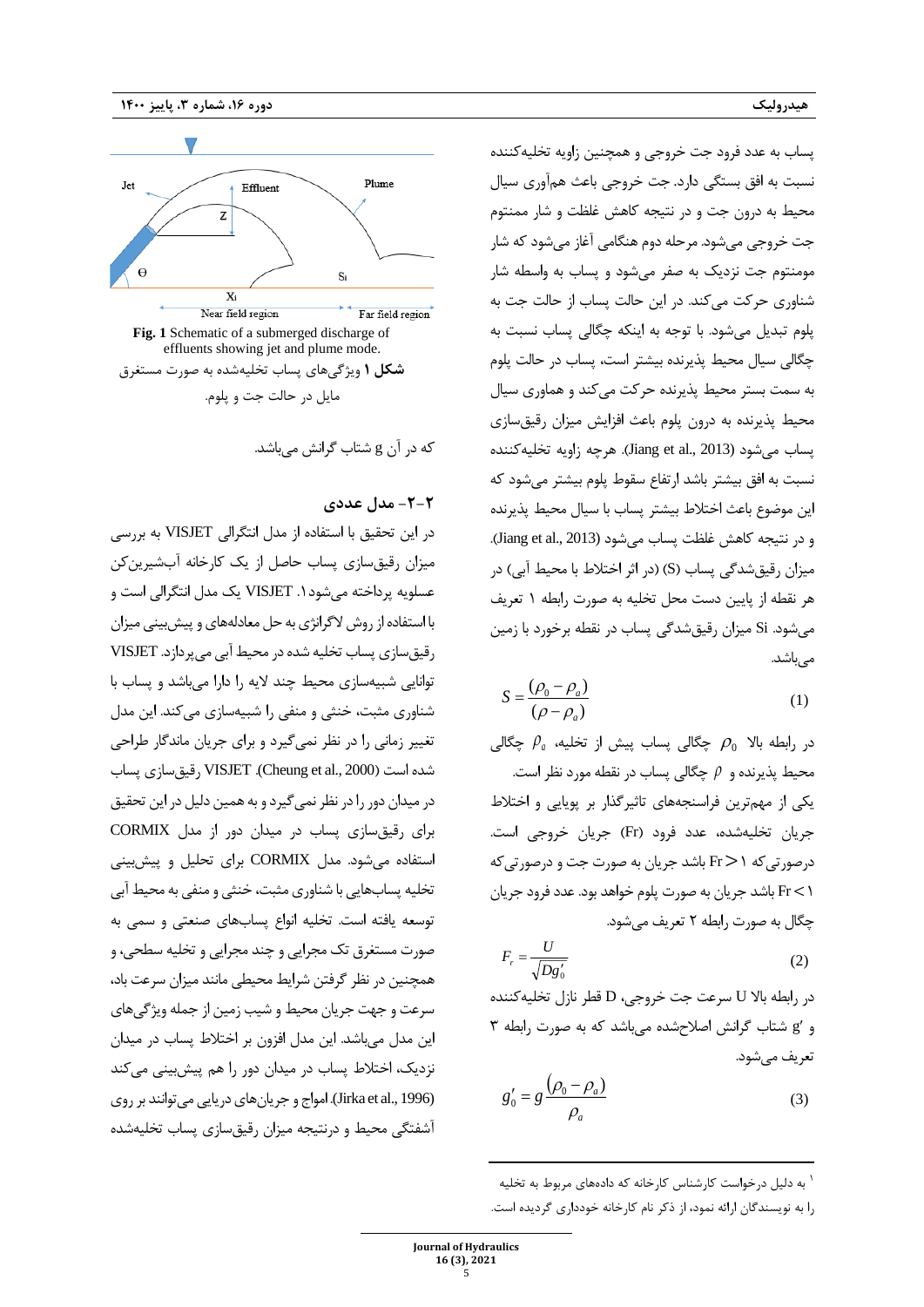اثر بگذارند. در طراحی اغلب بدترین شرایط )محیط ساکن( در نظر گرفته می شود و جریان های دریایی که باعث افزایش میزان رقیق سازی می شود را در نظر نمی گیرند. مدل های استفاده شده در این تحقیق باتوجه به سرعت جریان محیط و سرعت باد، میزان تاثیر امواج دریایی را در نظر می گیرند. بررسی های (2018) Loya-Fernández et al. نشان داد که نتایج مدل CORMIX با اندازه گیری های میدانی همخوانی خوبی ) -6 %8 خطا) دارد. بنابراین می توان نتیجه گرفت که تاثیر موجها و جریان های دریایی به خوبی توسط مدل برآورد زده شده است.

## **-2 -3 اعتبار سنجی مدل**

اعتبار نتایج ارائه شده توسط هر مدل عددی به واسطه صحت سنجی آن مدل مشخص می شود. در این قسمت به بررسی میزان اعتبار مدل های VISJET و CORMIX، در در مقایسه با دادههای اندازهگیری شده پرداخته می شود. شکل ۲a مقایسه نتایج به دست آمده توسط مدل های CORMIX و

VISJET و داده های اندازه گیری شده (2007) .al et Kikkert را برای ارتفاع صعود بیشینه جت (Z)، برای اعداد فرود مختلف در تخلیه پساب چگال با زاویه 60 درجه در محیط ساکن را نشان می دهد. همان گونه که مشاهده می شود مدل های CORMIX و VISJET میزان ارتفاع صعود بیشینه جت را به ترتیب با اختلاف 12 و ۷ درصدی نسبت به بررسی آزمایشگاهی، به خوبی برآورد می کنند.

شکل -2 b و c مقایسه نتایج به دست آمده توسط مدل های Roberts and Toms تجربی بررسی و VISJET و CORMIX (1987) را برای رقیق سازی پساب در نقطه برخورد به زمین و برای اعداد فرود مختلف، در تخلیه کننده مستغرق مایل با زاویه تخلیه 60 درجه را نشان می دهد.

همچنین باتوجه به مقایسه نتایج مدل CORMIX و ن تایج بررس ی میدانی توسط (2012) .al et Fernández-Loya و -Loya (2018) .al et Fernández ، مدل CORMIX با خطای 6 تا 8 درصد میزان رقیق سازی پساب در میدان دور را برآورد می کند.



**Fig.** 2 Comparison of effluent simulation results with 60 ° angle VISJET and CORMIX with experimental studies. (a) The maximum ascent height of the jet in the static environment. (b) Dilution in the static environment. (c) Dilution in the dynamic environment.

**شکل 2** مقایسه نتایج شبیهسازی پساب تخلیهشده با زاویه 60 درجه VISJET و CORMIX با مطالعات تجربی. )a )ارتفاع صعود بیشینه جت در محیط ساکن. (b) رقیقسازی در محیط ساکن. (C) رقیقسازی در محیط پویا.

| <b>Journal of Hydraulics</b> |
|------------------------------|
| 16 (3), 2021                 |
| 6                            |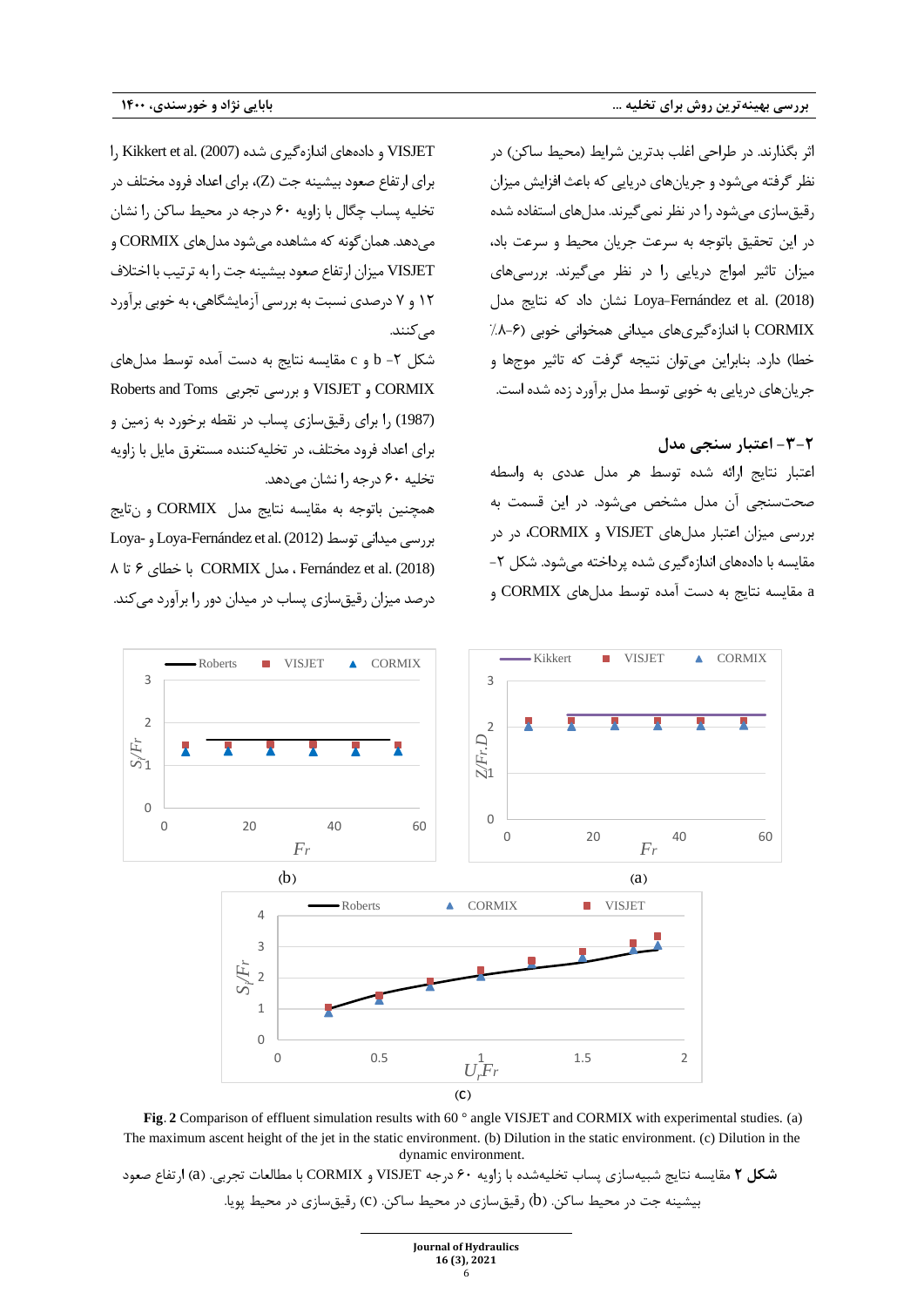نتایج شبیه سازی پساب برای دوحالت تخلیه در محیط ساکن )شکل -2 b )و محیط پویا )شکل -2 c )ارائه شده است. در شکل 2 پ ، *U/Ua= Ur* است که *Ua* سرعت جریان محیط است . مدل VISJET رقیق سازی پساب چگال در محیط ساکن و پویا را به ترتیب با اختلافی در حدود ۷ و ۱۵ درصد نسبت به بررسی آزمایشگاهی پیشبینی می کند. مدل CORMIX نیز میزان رقیق سازی پساب در نقطه برخورد به زمین در محیط ساکن و پویا را، به ترتیب با اختالفی در حدود 18 و 8 درصد نسبت به بررسی آزمایشگاهی پیشبینی میکند.

باتوجه به نتایج اعتبارسنجی مشخص شد مدل VISJET ویژگی های پساب در میدان نزدیک را به خوبی برآورد می کند و بنابراین برای برآورد ویژگیهای پساب در میدان نزدیک از مدل VISJET استفاده می شود. باتوجه به اینکه مدل VISJET ویژگیهای پساب در میدان دور را پیشبینی نمی کند برای برآورد میزان رقیق سازی پساب در میدان دور از مدل CORMIX استفاده می شود.

**-2 -4 مدلسازی** 

 در این تحقیق با استفاده از مدل های CORMIX و VISJET به بررسی پیش فرض های مختلف تخلیه پساب چگال به منظور یافتن بهینه ترین مکان برای تخلیه پساب یک کارخانه آب شیرین کن عسلویه پرداخته می شود. بنابر اطالعات در ی افت ی از این کارخانه آب شیرین کن، دبی پساب خروجی این کارخانه برابر ۰/۱۸ متر مکعب بر ثانیه می باشد که از طریق یک لوله به قطر یک متر در عمق نیم متری ساحل خلیج فارس به صورت سطحی تخلیه می شود. غلظت پساب خروجی برابر ۹۸ گرم بر لیتر و غلظت میانگین سیال محیط در محل تخلیه در فصول تابستان و زمستان تاحدودی یکسان و برابر ٣٩ گرم بر ليتر می باشد (2008 .Yao). در این کارخانه شیرین سازی آب با استفاده از روش اسمز معکوس صورت می گیرد که در این روش تغییر پذیریهای دمایی پساب ناچیز میباشد. تایج محیط ساکن قابل تعمیم به محیط پویا نیز می باشد اما عکس این موضوع صادق نیست. به همین دلیل در این تحقیق برای تعیین ویژگی های پساب در میدان نزدیک، سرعت جریان برابر صفر در نظر گرفته می شود اما رقیق سازی پساب در میدان دور به واسطه آشفتگی و جریان محیط صورت می گیرد. بنابر نتایج Yao

(2008) در محل تخلیه پساب میزان سرعت جریان محیط بین s/m/1 0 تا s/m /3 0 است. سرعت جریان محیط برای برآورد میزان رقیق سازی پساب در میدان دور، برابر s/m /2 0 و میانگین سرعت باد s/m /5 1 و ضریب دارسی وایسباخ در محل تخلیه ۰/۲ در نظر گرفته شد. تخلیه پساب در محیط دریا با سرعت بالا ) s/m 10 > *U* )اثر گذاری های نامطلوبی بر زندگی آبزیان دارد ) 1996 .al et Jirka ). به همین دلیل بیشینه عدد فرود خروجی برای پ یش فرض های مختلف برابر /4 2۷ )قطر تخلیه کننده cm20 )در نظر گرفته شده است. همچنین برای تخلیه کننده های چند مجرایی فاصله افقی تخلیه کننده ها برابر 15 متر درنظر گرفته شد تا پساب خروجی باهم ادغام نشوند. بنابر اطالعات دریافتی از کارخانه آب شیرین کن میزان تولید آب شیرین و بنابراین دبی پساب خروجی در طول سال تاحدودی ثابت است. برای تخلیه پساب در عمق کم و به صورت سطحی، تغییرپذیری های کم دبی تاثیر چندانی در میزان رقیق سازی ندارد.

## **-3 یافته ها و بحث**

 در این قسمت در آغاز با استفاده از مدل CORMIX به بررسی میزان رقیق سازی پساب یک کارخانه آب شیرین کن عسلویه پرداخته می شود و در ادامه با استفاده از مدل های CORMIX و VISJET به بررسی پ یش فرض تخلیه مستغرق پساب این کارخانه در عمق های مختلف، با هدف دستیابی به بیشترین میزان رقیق سازی پساب در میدان های نزدیک و دور پرداخته می شود.

## **-3 -1 رقیقسازی پساب یک کارخانه آبشیرینکن عسلویه**

شکل ۳ نتایج مدل CORMIX را برای میزان رقیق سازی پساب ) S )در فاصله های افقی مختلف از تخلیه کننده ) X )را نشان می دهد. در این حالت با افزایش فاصله افقی پساب از تخلیه کننده میزان رقیق سازی افزایش می یابد. همان طور که گفته شد پساب این کارخانه آبشیرین کن عسلویه از طریق یک لوله به قطر یک متر در عمق نیم متری ساحل خلیج فارس به صورت سطحی تخلیه می شود. به دلیل کم بودن عمق تخلیه، پساب تخلیه شده بے درنگ با بستر دریا برخورد می کند. در این حالت به علت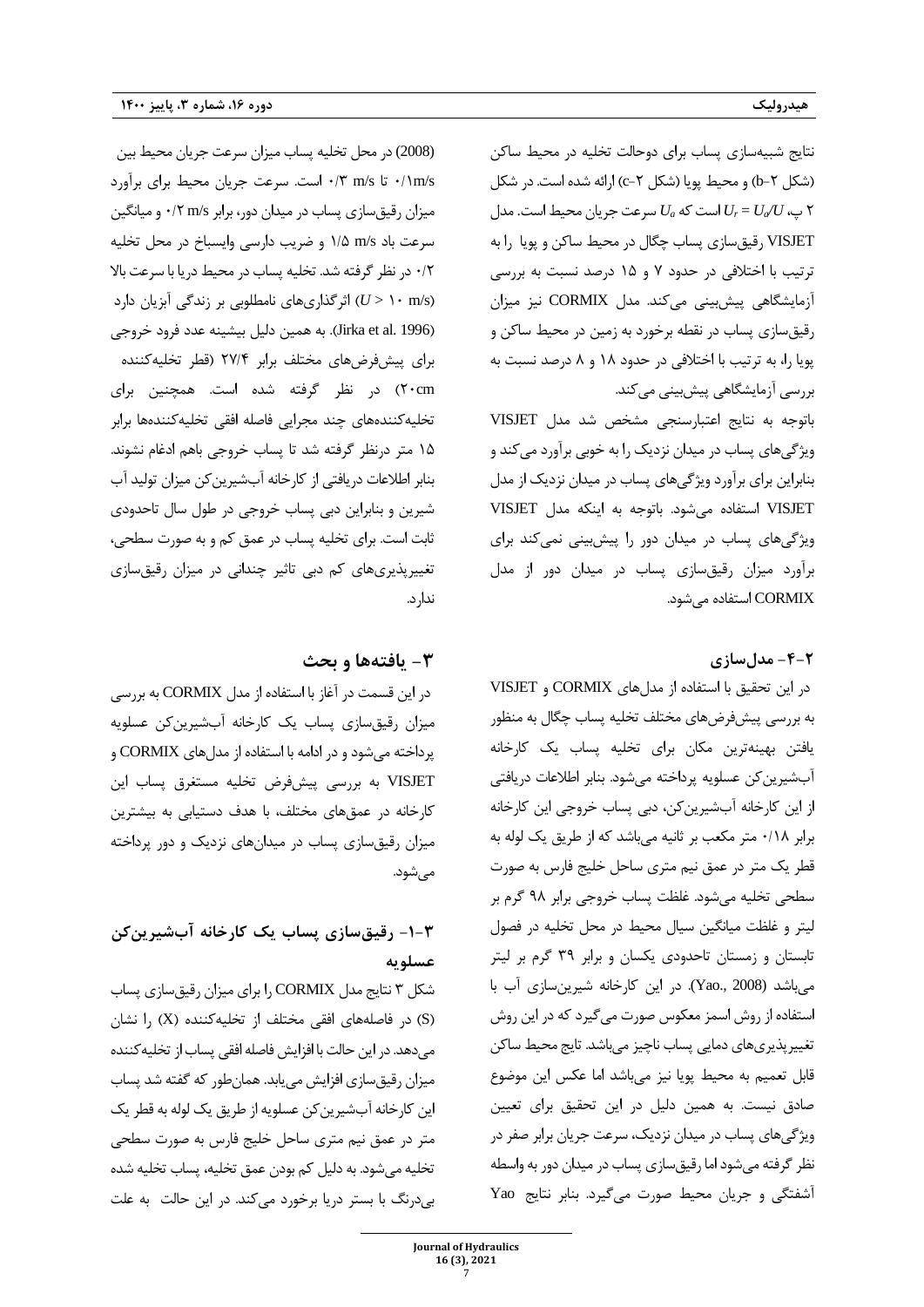تخلیه سطحی مسیر حرکت پساب در میدان نزدیک بسیار کوتاه می باشد و به همین دلیل میزان رقیق سازی پساب در نقطه برخورد به زمین بسیار ناچیز (۱/۶ = Si) است. در این حالت بیشترین رقیق سازی در میدان دور صورت می گیرد و در میدان دور جریان محیط به عنوان مهم ترین عامل در رقیق سازی پساب به شمار می آید (1994 .,al et Bene(. بنابر استاندارد محیط زیست ایران به هنگام تخلیه پساب شور در محیط آبی، در فاصله افقی 200 متر ی از محل تخلیه نباید تغییر غلظت سیال محیط Memari and ) بیش از ۱۰ درصد باشد ( $\Delta\rho_{a}$ 2018 ,Siadatmousavi ). بنابر نتایج، در فاصله 200 متری از محل تخلیه پساب کارخانه آب شیرین کن عسلویه، میزان شوری سیال محیط 16 درصد افزایش می یابد و بنابراین استانداردهای زیست محیطی ایران رعایت نمیشود. این نوع تخلیه (تخلیه سطحی) به دلیل به کمینه رسیدن تماس پساب با محیط دریا، در میدان نزدیک دارای کمترین میزان رقیقسازی بوده و در نتیجه باعث وارد آمدن بیشترین آسیب و زیان به محیط زیست دريا مي شود (1994 .Bene et al,). همان طور که ملاحظه می شود میزان رقیق سازی در تخلیه پساب شور به صورت سطحی، به کلی وابسته به جریان محیط است و هرچه میزان جریان محیط افزایش پیدا کند رقیق سازی پساب افزایش می یابد. جریان محیط تاثیر چندانی در میزان رقیق سازی پساب در میدان نزدیک ندارد و اختالف بین جهت جریان محیط و



**Fig. 3** Dilution of effluent released from an Assaluyeh desalination plant effluent in the near- and farfields.

```
شکل 3 رقیقسازی پساب تخلیه شده از یک کارخانه 
آبشیرین کن عسلویه در میدان های نزدیک و دور.
```
جهت تخلیه پساب در تخلیه سطحی، تاثیری در میزان رقیق سازی ندارد.

## **-2-3 بررسی پیشفرض رقیقسازی پساب کارخانه آبشیرینکن عسلویه در میدان نزدیک**

تخلیه سطحی پساب بدترین نوع تخلیه پساب از نظر میزان رقیق سازی است و به همین دلیل سازمان حفاظت محیط زیست این نوع تخلیه را ممنوع کرده است and Alameddine **<sup>1</sup>** آمریکا Zeitoun and McIlhenny نتایج بنابر .( El-Fadel, 2007) (1971) پساب تخلیه شده هر چه گستره دراز و گسترده تری را در محیط پذیرنده طی کند باعث اختلاط بیشتر پساب با محیط آبی شده و در مکان و زمان کوتاهی، از میزان غلظت پساب کاسته می شود. تخلیه پساب با استفاده از پخشنده و به صورت مستغرق باعث افزایش طول مسیر حرکت پساب در محیط آبی می شود و به همین دلیل به میزان قابل توجهی میزان رقیق سازی یساب را افزایش می دهد. در ادامه به بررسی پیش فرض تخلیه مستغرق )تک مجرایی و چند مجرایی( پساب یک کارخانه آب شیرین کن عسلویه در عمقهای مختلف و با اعداد فرود مختلف، در محیط ساکن پرداخته می شود.

شکل ۴ نتایج مدل VISJET برای میزان رقیقسازی پساب در نقطه برخورد به زمین (S<sub>i</sub>) را برای تخلیه افقی پساب به ازای اعداد فرود خروجی مختلف نشان می دهد. ارتفاع دهانه خروجی از کف دریا (h) برابر ۰/۵ ،۰/۲ و ۰/۸ متر است. با افزایش عدد فرود میزان رقیق سازی در نقطه برخورد به زمین برای همه ارتفاع های تخلیه کننده از کف زمین به صورت تا حدودی خطی افزایش می یابد. بنابر نتایج، میزان رقیقسازی به ازای همه اعداد فرود، برای h=۰/۲m بیشترین، و برای h=۰/۲m کمترین میزان را دارد. در تخلیهکننده مستغرق (h < \m) با افزایش ارتفاع تخلیه کننده از سطح زمین، ارتفاع سقوط پساب در حالت پلوم افزایش می یابد. در این حالت به دلیل تماس بیشتر پساب با محیط آبی و داشتن زمان بیشتر برای اختلاط، میزان رقیق سازی پساب افزایش می یابد (Zeitoun and McIlhenny, 1971). قطر جت خروجی با حرکت در محیط آبی به دلیل هماوری سیال محیط به درون جت افزایش می یابد. درصورتی که دهانه تخلیه کننده در نزدیکی بستر یا سطح آب قرار داشته باشد طول

<sup>&</sup>lt;sup>1</sup> United States Environmental Protection Agency

**Journal of Hydraulics 16 (3), 2021** 8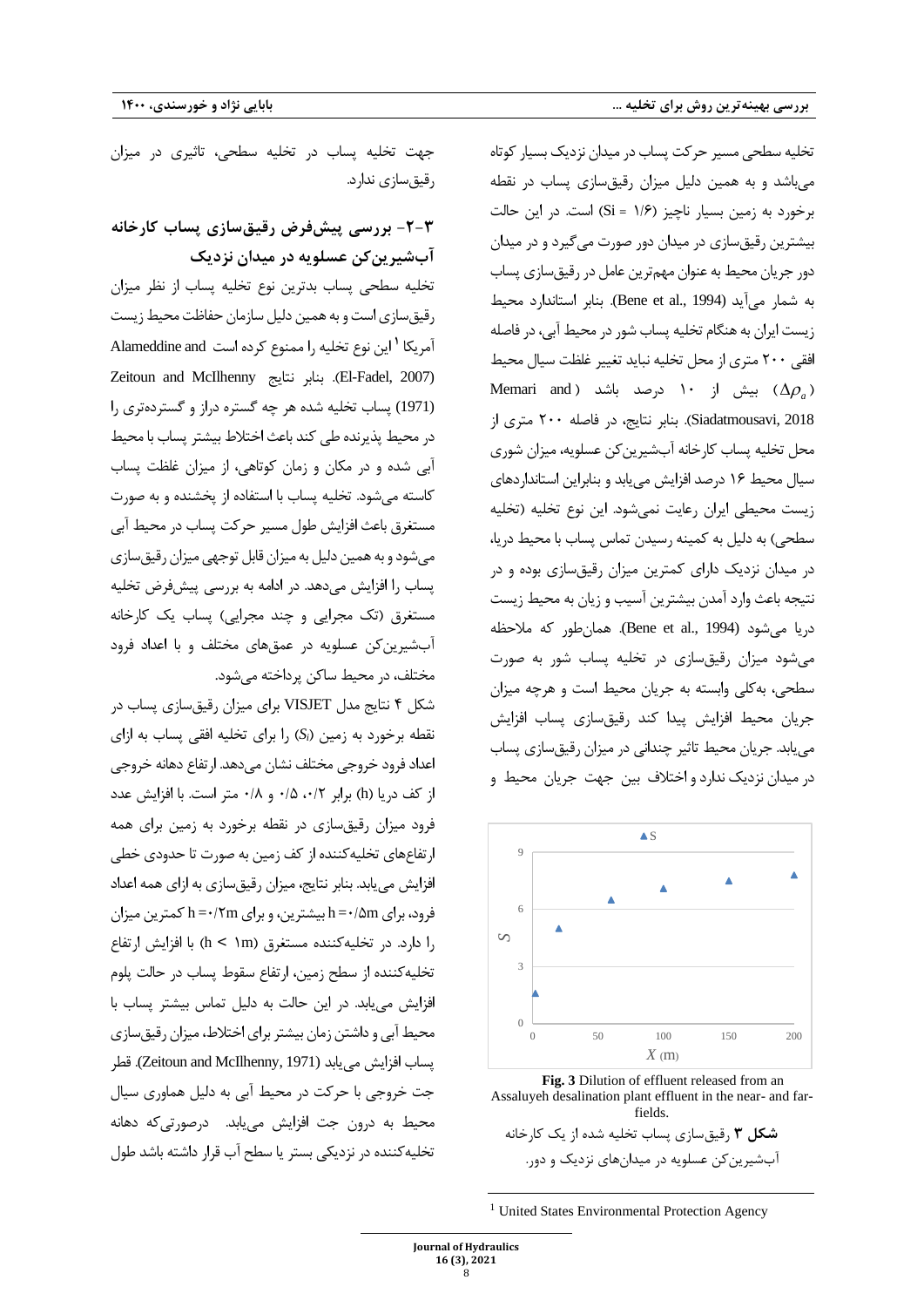می شود. در این نوع تخلیه، رفتار پساب تنها به شکل پلوم خواهد بود و به این ترتیب میزان رقیق سازی نسبت به تخلیه کنندههای مستغرق، که رفتار پساب به صورت جت و پلوم است، کاهش چشمگیری خواهد داشت. برای تخلیه پساب در عمق یک متری به دلیل کم بودن عمق آب، استفاده از تخلیه کننده های مایل امکان پذیر نبوده و به همین دلیل بهینه ترین حالت تخلیه پساب، استفاده از تخلیه کننده افقی می باشد. بنابراین می توان نتیجه گرفت بهینه ترین حالت برای تخلیه پساب کارخانه آبشیرین کن عسلویه در عمق یک متری، استفاده از تخلیهکننده افقی مستغرق با ارتفاع تخلیه کننده ۰/۵ متر و با عدد فرود ۲۷/۴ است.

حرکت جت به دلیل افزایش قطر و برخورد دیواره جت به سطح یا بستر محیط آبی کوتاه می شود. به همین دلیل قراردادن دهانه  $(h = \cdot$ /۲m) تخلیه کننده در نزدیکی سطح  $(h = \cdot / 8)$  یا بستر محیط آبی، باعث کاهش طول حرکت پساب (جت) در محیط آبی و در نتیجه کاهش میزان رقیق سازی می شود. میزان  $h = \cdot$ /۲m بیشتر از h = $\cdot$ /۲m است که دلیل h = $\cdot$ /۸m بیشتر از این موضوع بیشتر بودن ارتفاع سقوط پلوم (Plume (در حالت m نسبت به h =٠/٢m است. اما هنگامیکه تخلیهکننده h =٠/٨m بیرون از سطح آب قرار داشته باشد، تخلیه از نوع سطحی خواهد بود. در تخلیه سطحی پساب به روی سطح محیط آبی تخلیه



**Fig. 4** Dilution of effluents at the point of impact discharged in a depth of 1 m from an Assaluyeh desalination plant. **شکل 4** رقیق سازی پساب در نقطه برخورد به زمین تخلیه شده از یک کارخانه آب شیرین کن عسلویه در عمق 1 متری.

میزان رقیق سازی افزایش می یابد اما با افزایش عدد فرود (۱۶ میزان رقیق سازی ثابت می ماند. برای تخلیه پساب با زاویه  $(F_r >$ 60 درجه نیز برای اعداد فرود کمتر از 10 میزان رقیق سازی به کلی وابسته به عدد فرود است و با افزایش عدد فرود میزان رقیق سازی افزایش می یابد. اما برای اعداد فرود بیشتر از ،10 رقیق سازی مستقل از عدد فرود می شود و با افزایش عدد فرود میزان رقیق سازی ثابت می ماند. رقیق سازی پساب به دلیل حرکت پساب در محیط آبی و تماس آن با محیط پذیرنده صورت می گیرد (1971 ,McIlhenny and Zeitoun ). درصورتی که پساب به دلیل مومنتوم بال با سطح آب برخورد کند طول مسیر حرکت پساب در محیط پذیرنده کاهش می یابد و با افزایش عدد فرود، ارتفاع صعود بیشینه جت خروجی و ارتفاع سقوط پلوم

شکل ۵ میزان رقیق سازی پساب در نقطه برخورد به زمین را برای اعداد فرود و زاویههای مختلف تخلیه کننده در عمق ۵ متر را نشان می دهد. میزان رقیق سازی پساب تخلیه شده با زاویه یکسان و کمتر از ۳۰ درجه (۳۰  $\in \mathfrak{S}$ )، با افزایش عدد فرود، به صورت خطی افزایش می یابد. در این حالت (۳۰  $\theta \leq r$ ) میزان رقیق سازی پساب تخلیه شده برای همه اعداد فرود بهصورت استغراق کامل است و با افزایش عدد فرود و زاویه تخلیه، ارتفاع صعود جت افزایش یافته و طول مسیر حرکت پساب در محیط آبی بیشتر می شود و در نتیجه میزان رقیق سازی افزایش می یابد. رقیق سازی برای هر زاویه تخلیه، وابسته به عدد فرود تخلیه است. همان گونه که مشاهده می شود، برای تخلیه پساب با زاویه 45 درج ه ، برای اعداد فرود کم ) 16 > *Fr*)، با افزایش عدد فرود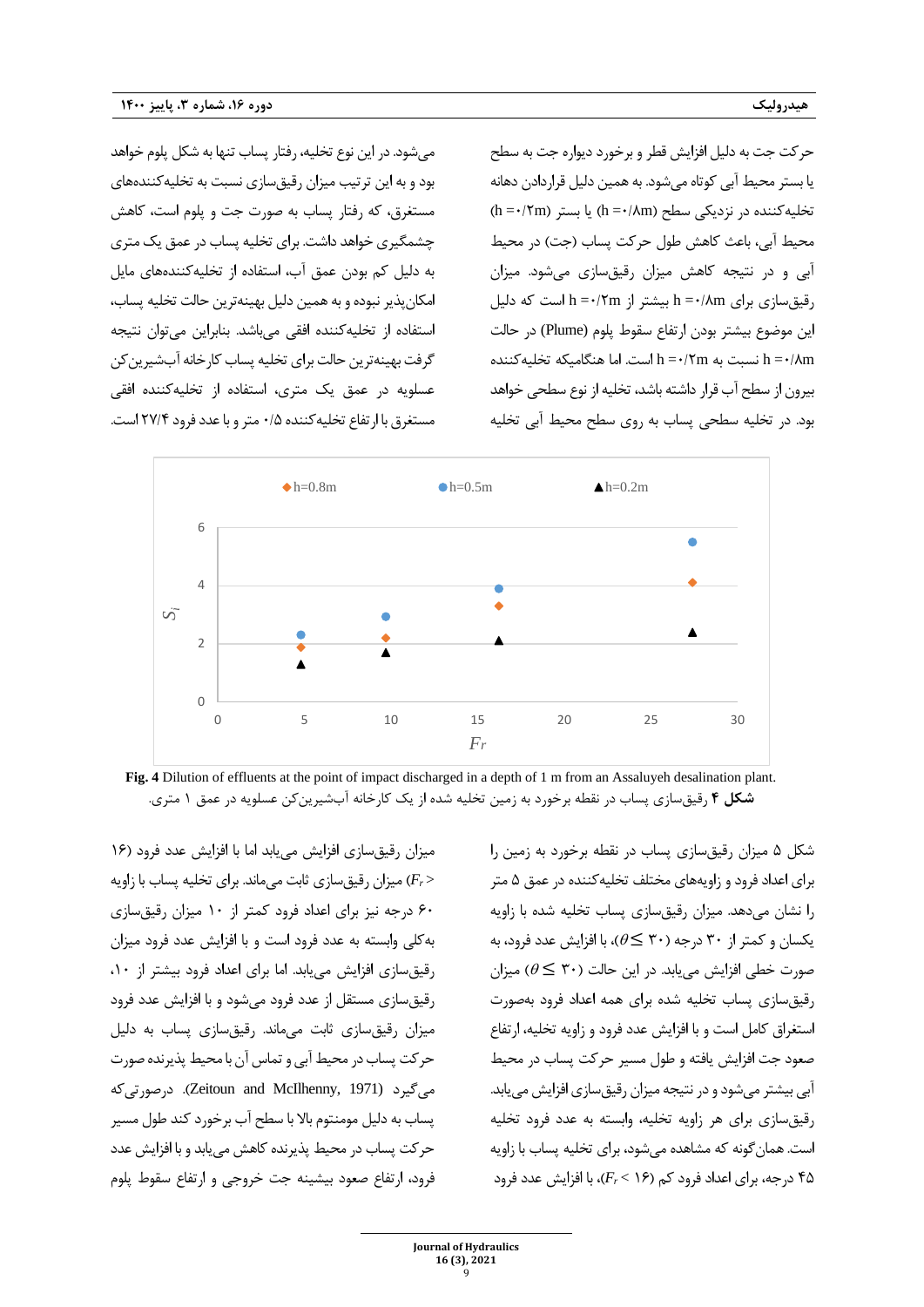،60 45 و 30 درجه صورت می گیرد. بنابراین می توان نتیجه گرفت بهینهترین حالت تخلیه پساب کارخانه آبشیرین کن عسلویه در عمق ۵ متر، استفاده از تخلیه کننده با زاویه ۳۰ درجه و با عدد فرود /2 2۷ است.

ثابت می ماند. به همین دلیل در صورت برخورد جت خروجی با سطح آب میزان رقیق سازی به صورت مستقل از عدد فرود جت خروجی عمل کرده و تاحدودی ثابت می ماند .Jiang et al 2013). بنابر نتایج در بازه عدد فرود ۵- ۱۰، ۱۰- ۱۶ و ۱۶-/2 2۷ بیشترین رقیق سازی به ترتیب در تخلیه پساب با زاویه



**Fig. 5** Dilution of effluents at the point of impact discharged a depth of 5 m from an Assaluyeh desalination plant. **شکل 5** رقیقسازی پساب در نقطه برخورد به زمین تخلیه شده از یک کارخانه آب شیرین کن عسلویه در عمق 5 متری.

افزایش یابد احتمال برخورد جت خروجی به سطح زمین کمتر می شود. به همین دلیل برای تخلیه پساب چگال، زاویه تخلیه Roberts and Toms., ) درجه بهینه ترین زاویه تخلیه است 1987). بنابر نتایج به دست آمده، بهینهترین حالت تخلیه پساب کارخانه آب شیرین کن عسلویه در عمقهای بیشتر از ۹ متر، تخلیه با زاویه ۶۰ درجه و با عدد فرود ۲۷/۷ است. شکل ۷ ویژگی های پساب تخلیه شده از کارخانه آب شیرین کن عسلویه را به صورت تک مجرایی و چند مجرایی نشان می دهد. در این حالت عدد فرود خروجی برای همه تخلیه کننده ها برابر /4 2۷ است. باتوجه به اینکه زاویه تخلیه 60 درجه بیشترین میزان رقیق سازی را دارد در این قسمت زاویه همه تخلیه کننده ها نسبت به افق برابر 60 درجه در نظر گرفته شده است.بنابر نتایج، با افزایش شمار تخلیه کنندهها (N) ارتفاع صعود بیشینه جت (شکل ۷ −a) و فاصله افقی نقطه برخورد پساب به زمین از تخلیه کننده (شکل ۷-b) کاهش می یابد. برای تخلیه پساب شور با حجم بالا، در صورت استفاده از تخلیه کنندههای تک مجرایی

شکل ۶ میزان رقیق سازی پساب در نقطه برخورد به زمین را برای اعداد فرود و زاویههای تخلیه ۳۰، ۴۵ و ۶۰ درجه در عمق 9 متر را نشان م ی دهد . م ی زان رق ی ق ساز ی درا ی ن عمق برای همه زاویههای تخلیه، به دلیل برخورد نکردن جت با سطح آب به کلی وابسته به عدد فرود است و با افزایش عدد فرود رقیق سازی به صورت خطی افزایش می یابد. بیشترین میزان رقیق سازی به ازای همه اعداد فرود مربوط به زاویه تخلیه ۶۰ درجه است. در این زاویه پساب بیشترین طول مسیر حرکت را در مقایسه با دیگر زاویهها دارد. با کاهش زاویه تخلیهکننده، ارتفاع صعود جت کاهش می یابد و به همین دلیل طول مسیر حرکت پساب در حالت پلوم کاهش می یابد و تماس پساب با محیط آبی کاهش پیدا می کند. با حرکت پساب (جت) در محیط آبی، سیال محیط به درون جت کشیده می شود و به همین دلیل قطر جت خروجی افزایش یافته و جت چگال تر می شود. چگال تر شدن جت باعث کاهش طول مسیر حرکت جت و بنابراین کاهش میزان رقیق سازی پساب می شود. همچنین هرچه زاویه تخلیه کننده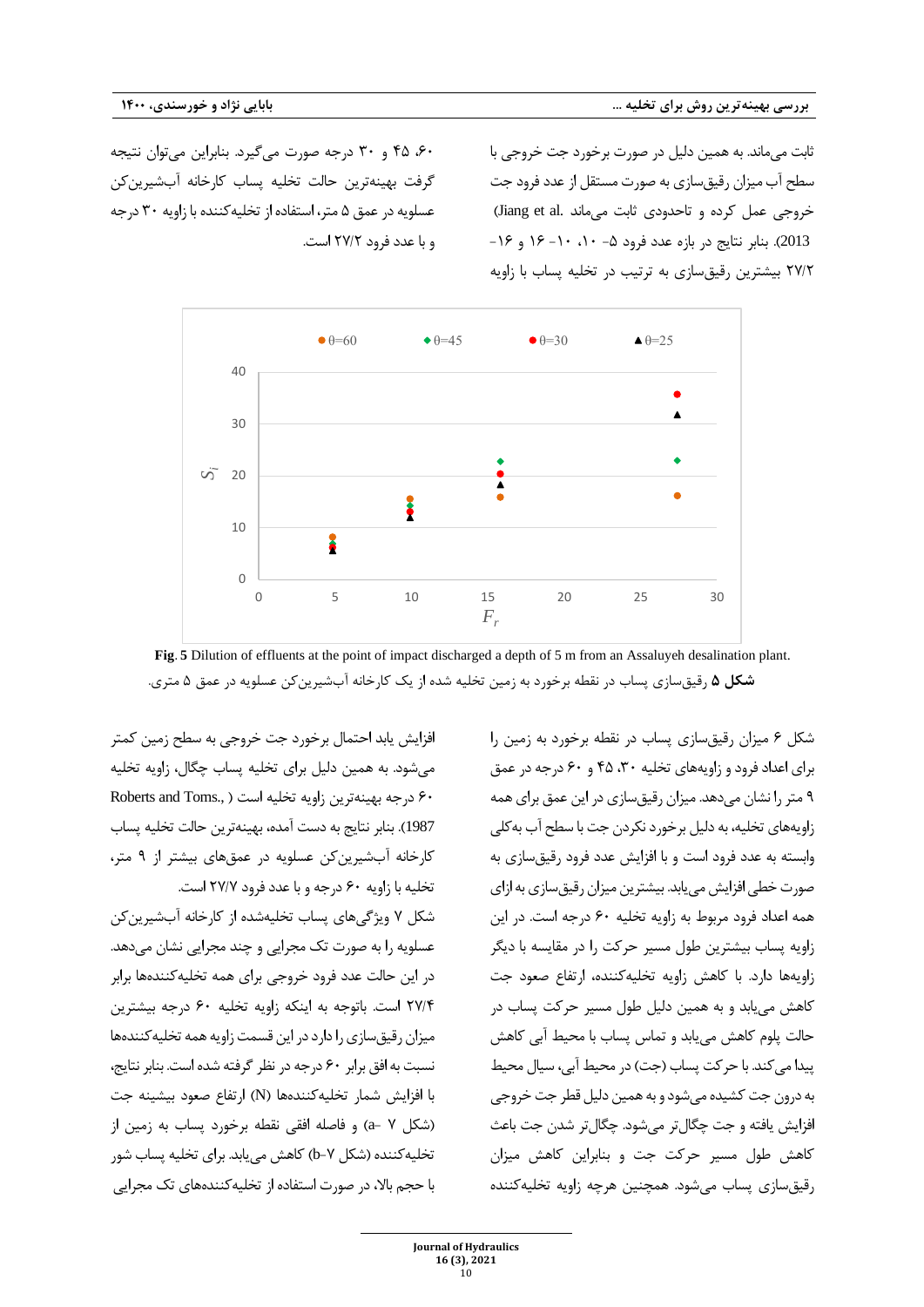

**Fig. 6** Dilution of effluents at the point of impact discharged a depth of 9 m from an Assaluyeh desalination plant. **شکل 6** رقیق سازی پساب در نقطه برخورد به زمین تخلیه شده از یک کارخانه آب شیرین کن عسلویه در عمق 9 متری.



**Fig. 7** Specifications of effluents discharged with 60° angle from single-port and multi-port dischargers. (a) Maximum jet ascent height. (b) The horizontal distance from the point of discharge of effluents to their point of impact to the ground. N is the number of dischargers.

**شکل 7** ویژگیهای پساب تخلیه شده از تخلیهکننده تک مجرایی و چند مجرایی با زاویه تخلیه 60 درجه. )a )ارتفاع صعود بیشینه جت. )b )فاصله افقی نقطه برخورد پساب به زمین. N شمار تخلیهکنندهها میباشد.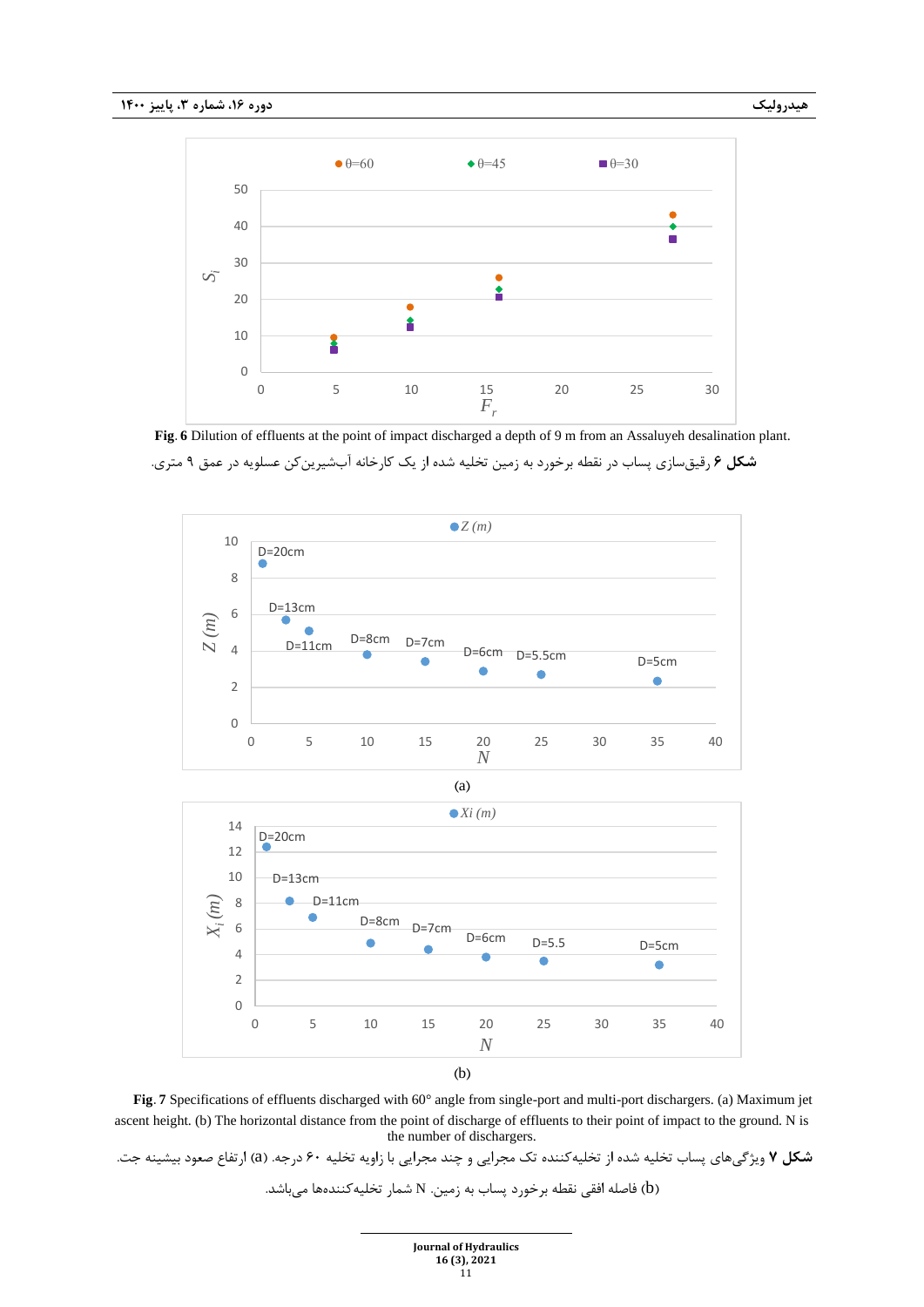شار مومنتوم جت خروجی بسیار بالا می رود و به همین دلیل ارتفاع صعود جت و فاصله افقی نقطه برخورد پساب به زمین از تخلیه کننده با نرخ بالایی افزایش می یابد. در این حالت برای جلوگیری از برخورد جت با سطح آب، باید تخلیهکننده در قسمتهای با عمق زیاد دریا به کار برده شود. قرار دادن تخلیه کننده در عمقهای زیاد دریا به دلیل هزینههای بالای ساخت و نگهداری آن صرفه اقتصادی ندارد. برای حل این مسئله امروزه به جای استفاده از تخلیهکنندههای تکمجرایی، از تخلیه کنندههای چند مجرایی استفاده می شود ( Abessi and Roberts, 2017). در این صورت با ثابت ماندن عدد فرود جت خروجی، شار مومنتوم جت خروجی به دلیل افزایش شمار تخلیه کنندهها به میزان زیادی کاهش می یابد و به همین دلیل ارتفاع صعود بیشینه جت و فاصله افقی نقطه برخورد پساب به زمین از تخلیه کننده کاهش یافته و می توان تخلیه کننده را در قسمت های کم عمق دریا قرار داد ,Abessi and Roberts (.2014 همچنین استفاده از تخلیه کننده های چند مجرایی باعث می شود ضمن ثابت ماندن عدد فرود جت خروجی، سرعت جت خرو جی کاهش یابد که این موضوع برای زندگی آبزیان مناسب است (1996 .al et Jirka(. باتوجه به اینکه عدد فرود خروجی برای همه تخلیه کننده ها ثابت است میزان رقیق سازی نیز برای همه تخلیه کنندهها میزان ثابتی دارد. بنابر نتایج با افزایش شمار تخلیه کنندهها از ١ به ١٠، ارتفاع صعود بیشینه جت از ٩ متر به /8 3 متر و فاصله افقی نقطه برخورد پساب به زمین از تخلیه کننده از /4 12 متر به 5 متر کاهش می یابد. همچنین با افزایش شمار تخلیه کنندهها از ۱۰ به ۳۵، ارتفاع صعود بیشینه جت از ۳/۸ متر به ۲/۳ متر و فاصله افقی نقطه برخورد پساب به زمین از تخلیه کننده از 5 متر به /8 3 متر کاهش می یابد. بنابر نتایج، استفاده از تخلیه کننده چند مجرایی با شمار خروجی بیش از ١٠ عدد تاثیر زیادی بر روی ارتفاع صعود بیشینه جت و فاصله افقی نقطه برخورد پساب به زمین از تخلیه کننده ندارد. بنابراین می توان نتیجه گرفت برای تخلیه پساب کارخانه آب شیرین کن عسلویه، استفاده از تخلیه کننده چند مجرایی با شمار 10 خروجی و عدد فرود /4 ،2۷ از لحاظ اقتصادی و زیست محیطی بهترین گزینه است.

**-3-3 بررسی پیشفرض رقیقسازی پساب کارخانه**

**آبشیرینکن عسلویه در میدان دور** شکل 8 نتایج مدل CORMIX را برای تاثیر زاویه تخلیه کننده بر میزان رقیق سازی پساب از ابتدای میدان دور تا فاصله 200 متری از محل تخلیه را نشان می دهد. همانطور که گفته شد بیشترین عدد فرود مجاز برای تخلیه پساب کارخانه آب شیرین کن عسلویه /4 2۷ است و به همین دلیل در این قسمت عدد فرود /4 2۷ در نظر گرفته شده است. بنابر نتایج، برای همه زاویه های تخلیه، میزان رقیق سازی در ابتدای میدان دور با شیب زیادی افزایش می یابد و با دور شدن از میدان نزدیک میزان رقیق سازی با شیب کمی افزایش می یابد. باتوجه به شکل 8 بیشترین میزان رقیق سازی پساب چگال در میدان نزدیک و ابتدای میدان دور صورت میگیرد ( Abessi and Roberts ) .2014 میزان رقیق سازی پساب در میدان دور به ترتیب برای تخلیه پساب با زاویههای ۶۰، ۴۵، ۴۵ و ۰ درجه، بیشترین میزان را دارد. بنابر نتایج مدل CORMIX، غلظت سیال محیط پذیرنده در فاصله 200 متری از محل ت خلیه برای تخلیه پساب با زاویههای ۶۰، ۴۵، ۳۰ و ۰ درجه به ترتیب به میزان ۱/۵، ۱/۸، /4 2 و /4 9 درصد افزایش می یابد. هرچه رقیق سازی پساب در میدان دور بیشتر باشد پساب با غلظت کمتری وارد میدان دور می شود و بنابراین بیشتر تحت تاثیر جریان محیط قرار می گیرد و به همین دلیل با افزایش زاویه تخلیه کننده از ۰ تا ۶۰ درجه میزان رقیق سازی در میدان دور افزایش می یابد. بنابراین می توان گفت در صورتی که پساب کارخانه آب شیرین کن عسلویه به صورت مستغرق ) 60 < > 0 )و با عدد فرود /4 2۷ تخلیه شود غلظت محیط در فاصله ۲۰۰ متری از محل تخلیه، کمتر از ۱۰ درصد افزایش می یابد و استانداردهای زیست محیطی ایران رعایت خواهد شد. توصیه می شود تخلیه پساب این کارخانه به صورت مستغرق مایل و با زاویه 60 درجه و در عمق 9 متری دریا صورت گیرد تا کمترین آسیب به محیط زیست وارد شود. شکل 9 تاثیر شمار تخلیه کننده ها بر میزان رقیق سازی پساب از ابتدای میدان دور تا فاصله 200 متری از تخلیه کننده )مدلسازی شده با CORMIX )را نشان می دهد. باتوجه به اینکه زاویه تخلیه 60 درجه بیشترین میزان رقیق سازی در میدان های دور و نزدیک را دارد در این قسمت زاویه تخلیه همه تخلیه کننده ها برابر 60 درجه درنظر گرفته شده است. همچنین عدد فرود خروجی همه تخلیه کننده ها برابر /4 2۷ و سرعت جریان محیط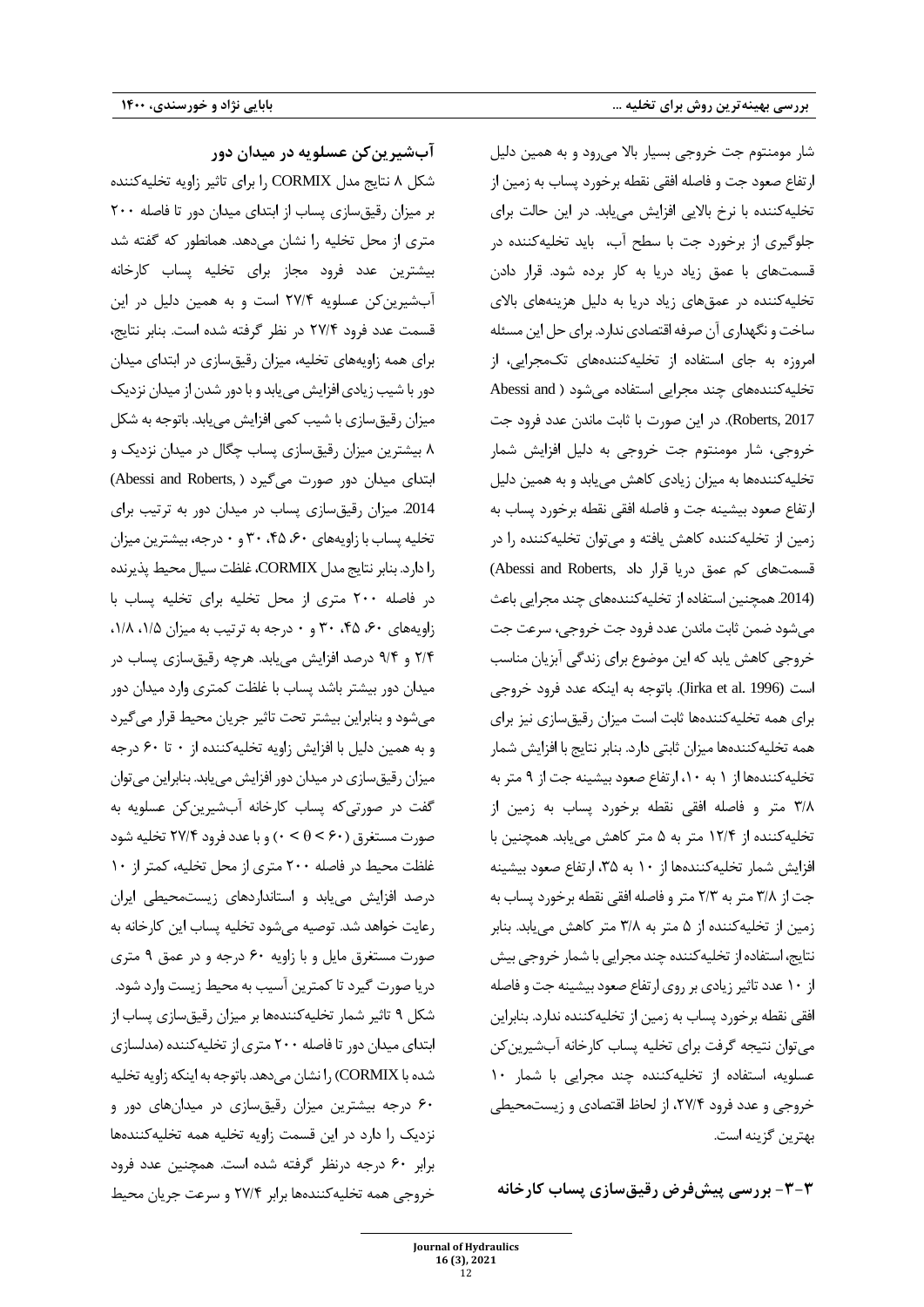خواهد یافت. باتوجه به شکل ۷ تخلیه کننده چند مجرایی با شمار 10 تخلیه کننده ) با زاویه تخلیه 60 درجه و عدد فرود /4 2۷(، در میدان نزدیک از لحاظ اقتصادی و زیست محیطی به عنوان مناسب ترین گزینه برای تخلیه پساب این کارخانه انتخاب شد. تخلیه پساب این کارخانه با استفاده از تخلیه کننده چندمجرایی با شمار 10 خروجی و با زاویه تخلیه 60 درجه و عدد فرود /4 ،2۷ میزان رقیق سازی در میدان دور را به شدت افزایش می دهد. استفاده از تخلیه کننده چند مجرایی با شمار خروجی بیش از 10 عدد، تاثیر چندانی بر روی کاهش غلظت سیال محیط در فاصله 200 متری از محل تخلیه ندارد. بنابراین این شمار از خروجی (۱۰ عدد)، با زاویه تخلیه ۶۰ درجه و عدد فرود ۲۷/۴، برای تخلیه پساب کارخانه آب شیرین کن عسلویه از لحاظ

اقتصادی و زیست محیطی بهترین گزینه است.

نیز برابر s/m /2 0 است. بنابر نتایج برای عدد فرود و زاویه تخلیه ثابت، با افزایش شمار تخلیه کننده ها میزان رقیق سازی در میدان دور افزایش می یابد. در میدان دور رقیق سازی پساب به سرعت جریان محیط وابسته است و هرچه سرعت جریان محیط افزایش یابد میزان رقیق سازی افزایش می یابد ) -El and Alameddine 2007 ,Fadel ). هرچه شمار خروجی تخلیه کننده ها افزایش می یابد، شار جرمی پساب خروجی از هریک از خروجی ها کاهش می یابد. هرچقدر شار جرمی پساب خروجی کاهش یابد، پساب بیشتر تحت تاثیر جریان محیط قرار می گیرد و میزان اختالط پساب با سیال محیط بیشتر می شود. در صورتی که برای تخلیه پساب کارخانه آب شیرین کن عسلویه از تخلیه کننده های چند مجرایی با شمار بیش از سه تخلیه کننده (با زاویه تخلیه ۶۰ درجه و عدد فرود /4 2۷( استفاده شود میزان غلظت سیال محیط در فاصله 200 متری از محل تخلیه، کمتر از یک درصد افزایش





**شکل 8** تاثیر زاویه تخلیهکننده بر میزان رقیقسازی پساب یک کارخانه آبشیرین کن عسلویه در میدان دور.





**شکل 9** تاثیر شمار تخلیهکنندهها بر میزان رقیقسازی پساب یک کارخانه آبشیرین کن عسلویه در میدان دور.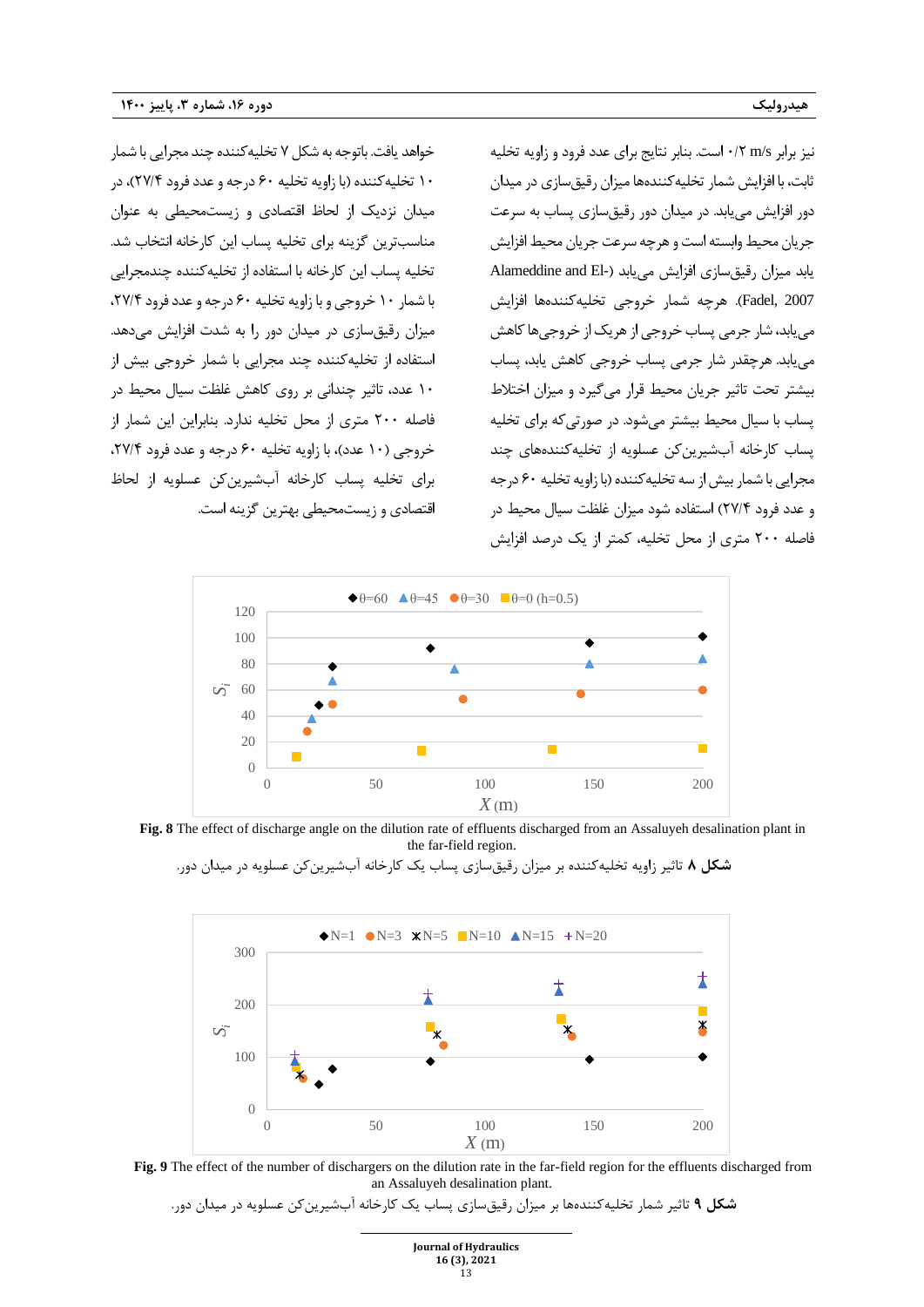جدول 1 میزان رقیق سازی پساب در نقطه برخورد به زمین و همچنین رقیق سازی پساب و تغییر غلظت سیال محیط پذیرنده ( *<sup>a</sup>* ( در فاصله 200 متری از محل تخلیه را برای پ یش فرض های مختلف تخلیه نشان می دهد. برای تخلیه پساب کارخانه آب شیرین کن عسلویه به صورت تک مجرایی، پ یش فرض های ،3 2 و 1 به ترتیب مناسب ترین گزینه است. همچنین در صورت استفاده از تخلیه کننده های چند مجرایی نیز پیش فرض ۶ مناسب ترین و پیش فرض ۱ بدترین انتخاب است.

## **-4 نتیجه گیری و پیشنهادها**

در این تحقیق با استفاده از مدل های CORMIX و VISJET به بررسی بهینه ترین مکان و روش برای تخلیه پساب کارخانه آب شیرین کن عسلویه پرداخته شد که در ادامه خالصه نتایج به دست آمده ارائه می شود.

-1 تخلیه سطحی پساب کارخانه آب شیرین کن عسلویه باعث افزایش 16 درصدی غلظت سیال محیط پذیرنده در فاصله 200 متری از محل تخلیه می شود که این موضوع برخالف آیین نامه و قانون های زیست محیطی ایران است .

استفاده از تخلیه کننده مستغرق مایل (۶۰ = 6) با عدد فرود $\mathsf{I}$ /4 2۷ در عمق 9 متر ، بهینه ترین روش برای تخلیه پساب کارخانه آب شیرین کن عسلویه به صورت تک مجرایی است . در این صورت میزان غلظت سیال محیط در فاصله 200 متری از

قطر تخلیه کننده، <sup>m</sup> <sup>D</sup>

محل تخلیه ۱/۵ درصد افزایش می یابد که بهکلی بروفق آیین نامه ها و قانون های جاری محیط زیست ایران است. ۳- استفاده از تخلیه کننده چند مجرایی به جای تخلیه کننده تک مجرایی با عدد فرود ثابت باعث می شود ضمن ثابت ماندن میزان رقیق سازی، ارتفاع صعود بیشینه جت، فاصله افقی نقطه برخورد پساب به زمین از تخلیه کننده و سرعت تخلیه پساب کاهش یابد . در این صورت می توان تخلیه کننده را در عمق های کم دریا قرار داد و همچنین به دلیل کم شدن سرعت تخلیه پساب، آسیب های ناشی از آشفتگی جت خروجی بر روی آبزیان کاهش می یابد.

-4 ر ق یق سازی پساب در محیط پویا ، افزون بر عدد فرود ، زاویه تخلیه کننده و جریان محیط ، به شار جرمی پساب خروجی نیز بستگی دارد . بنابر نتایج، افزایش شمار خروجی ها در تخلیه کنندههای چند مجرایی (با ثابت ماندن عدد فرود، سرعت جریان محیط و زاویه تخلیه کننده برای همه تخلیه کنندهها)، با عث افزایش میزان رقیق سازی پساب در میدان های نزدیک و دور می شود .

-5 استفاده از تخلیه کننده چند مجرایی مایل ) 60 = )با شمار 10 تخلیه کننده و عدد فرود /4 2۷ در عمق /8 3 متری برای تخلیه پساب کارخانه آب شیرین کن عسلویه، باعث افزایش /8 0 درصدی غلظت سیال محیط در فاصله 200 متری از محل تخلیه می شود و این پ یش فرض برای تخلیه بهینه از لحاظ رعایت استاندارد محیط زیستی تاکید می شود.

**جدول 1** نتایج مربوط به بررسی پیش فرض های مختلف تخلیه پساب یک کارخانه آب شیرین کن عسلویه

| <b>Table 1</b> Results related to the study of different scenarios of effluent discharge an Assaluyeh desalination plants |        |      |          |          |       |                 |                                           |  |
|---------------------------------------------------------------------------------------------------------------------------|--------|------|----------|----------|-------|-----------------|-------------------------------------------|--|
| Scenario                                                                                                                  | N      | Fr   | θ        | H<br>(m) | Si    | S<br>$(X=200m)$ | $\Delta\rho_{a\;\;(2_{0})}$<br>$(X=200m)$ |  |
|                                                                                                                           |        | 27.4 | $\theta$ |          | 5.5   | 15              | 9.4                                       |  |
| $\overline{c}$                                                                                                            | 1      | 27.4 | 30       | 5        | 35.78 | 61              | 2.4                                       |  |
| 3                                                                                                                         | 1      | 27.4 | 60       | 9        | 43.2  | 101             | 1.5                                       |  |
| 4                                                                                                                         | 3      | 27.4 | 60       | 5.8      | 43.2  | 148             | 1.1                                       |  |
| 5                                                                                                                         | 5      | 27.4 | 60       | 5.1      | 43.2  | 162             | 0.9                                       |  |
| 6                                                                                                                         | 10     | 27.4 | 60       | 3.8      | 43.2  | 188             | .8                                        |  |
| 7                                                                                                                         | N > 10 | 27.4 | 60       | H < 3.5  | 43.2  | S > 200         | $\Delta \rho_a < 1$                       |  |

Ur = Ua/U نسبی سرعت

**-5 فهرست نشانه ها**

سرعت جریان محیط، s/m Ua

**Journal of Hydraulics** 

**16 (3), 2021** 14